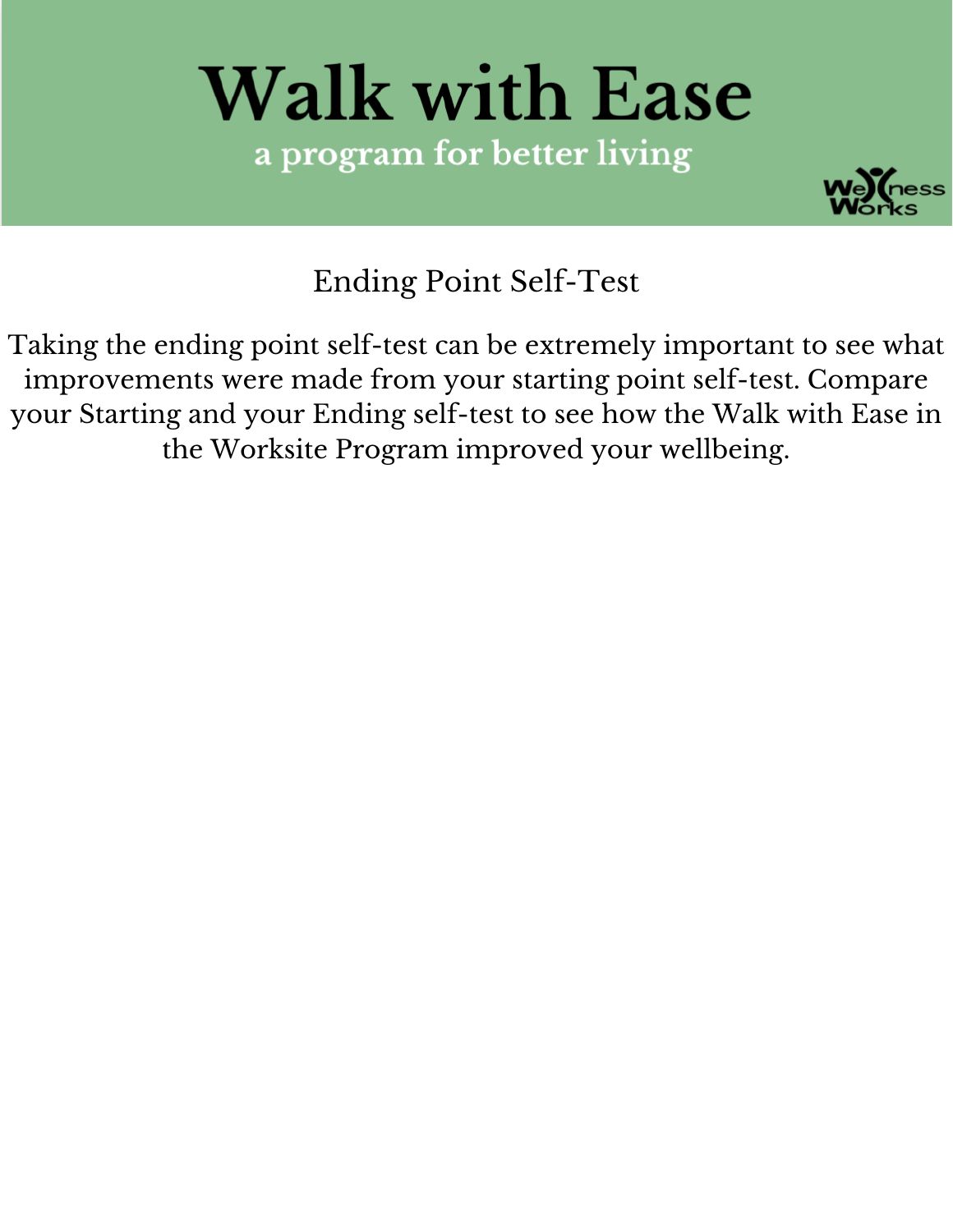|  |  | <b>Ending Point Self-test</b> |
|--|--|-------------------------------|
|--|--|-------------------------------|

| Do you see any improvement from your starting Point self-test?                                                             |  |                                                                    |  |     |   |   |                                     |                      |    |
|----------------------------------------------------------------------------------------------------------------------------|--|--------------------------------------------------------------------|--|-----|---|---|-------------------------------------|----------------------|----|
| Pain<br>Please circle the number that describes how much physical pain your arthritis<br>has caused during the past week.  |  |                                                                    |  |     |   |   |                                     |                      |    |
| $\Omega$<br>No pain                                                                                                        |  | $\begin{array}{ccccccccccccccccc}\n1 & 2 & 3 & 4 & 5\n\end{array}$ |  |     | 6 | 7 | 8<br>9<br>10<br>As bad as it can be |                      |    |
| Fatigue<br>Please circle the number that describes how much of a problem fatigue has been<br>for you during the past week. |  |                                                                    |  |     |   |   |                                     |                      |    |
| $\Omega$<br>No pain                                                                                                        |  | 2 3                                                                |  | 4 5 | 6 | 7 | 8                                   | 9<br>A major problem | 10 |

### Physical Limitaitons

the following items are about activities you might do during a typical day. Does your health now *limit* you in these activities? if so, how much? (Circle one number on each line.)

| <b>Not</b> | Yes,          | Yes,  |
|------------|---------------|-------|
| at all     | a little      | a lot |
|            |               |       |
| ٦          | 2             | 3     |
|            |               |       |
|            | 2             | 3     |
|            | $\mathcal{P}$ | 3     |
|            | $\mathcal{P}$ | 3     |
|            | 2             | 3     |
|            | $\mathcal{P}$ | 3     |
|            | 2             | 3     |
|            | 2             | 3     |
|            | $\mathcal{P}$ | 3     |
|            | 2             | 3     |
|            |               |       |
|            |               |       |
|            |               |       |
|            |               |       |